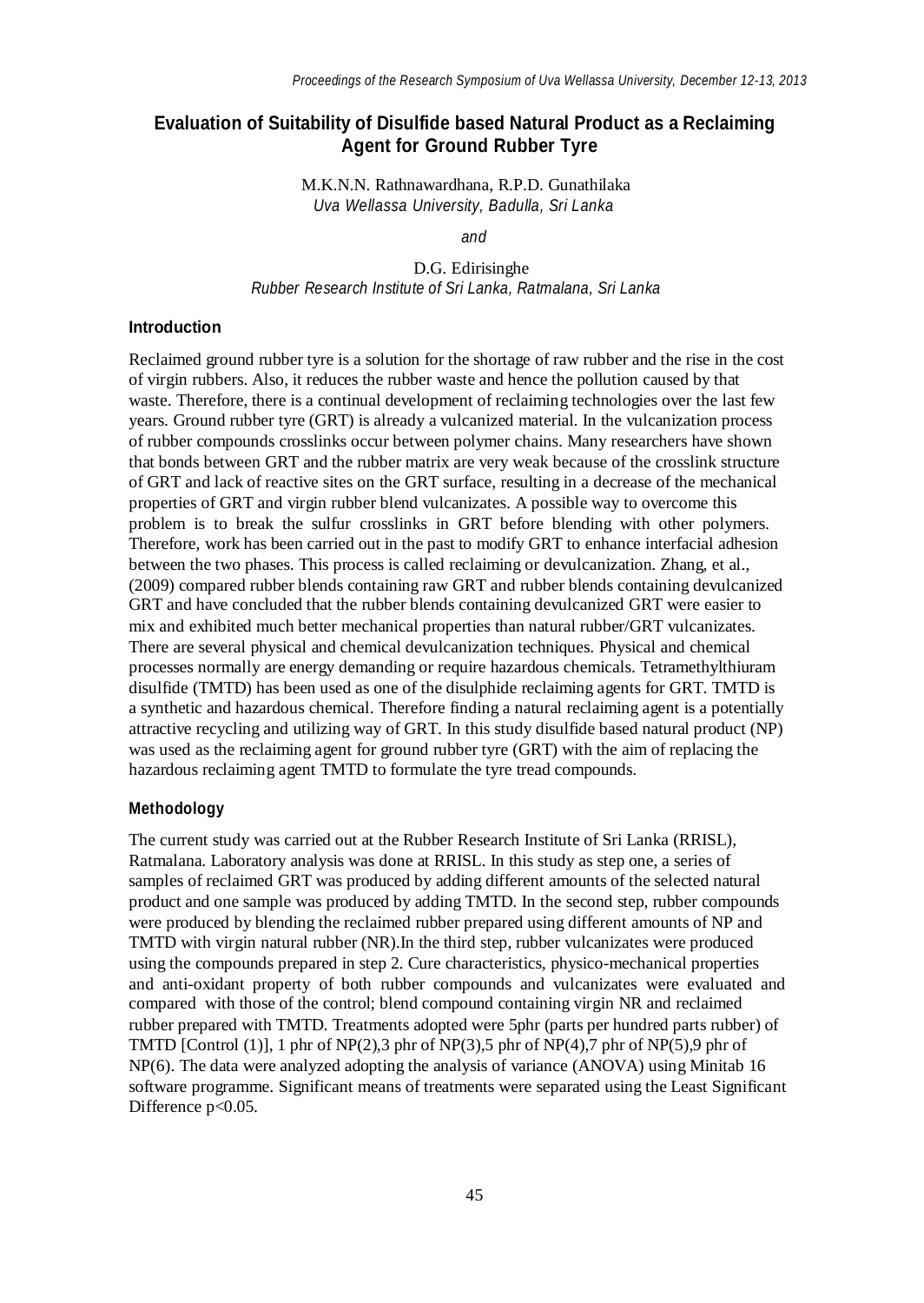### **Results and Discussion**

According to ANOVA, P=0.0001.Therefore, there is a significant difference in at least one treatment. Means that do not share a same letter are significantly different (Table 1).The hardness of the five treatments is significantly different from that of the Control and at a lower level, but at the required level of tyre treads(55-65 IRHD).

Table 1. Hardness of vulcanizates

| Vulcanizate   | Mean hardness (IRHD) | Standard deviation |
|---------------|----------------------|--------------------|
|               | $72.9^{\rm A}$       | $\pm 0.265$        |
|               | 63.8 <sup>B</sup>    | $\pm 0.458$        |
| $\mathcal{R}$ | $61.733^{\circ}$     | $\pm 0.115$        |
|               | $62.3^{\circ}$       | $\pm 0.300$        |
|               | $62.867^{BC}$        | $\pm 0.513$        |
|               | $62.333^{\circ}$     | $\pm 0.862$        |

At least one vulcanizate is different from the others as the P value is less than 0.05. Table 2 shows the mean values of tear strength. The mean that shares the same letter are not significantly different from each other. Therefore, the other five vulcanizates are not significantly different and the Control vulcanizate is different from other five vulcanizates. Higher tear strength of vulcanizates 2,3,4,5 and 6 may be due to less heterogeneity of phases in the revulcanized rubber produced with the reclaimed rubber prepared with the natural product compared to that of the revulcanizate produced with the reclaimed rubber prepared with TMTD.

Table 2. Tear and Tensile strength of vulcanizates.

| Vulcanizate    | Mean tear strength (Nmm) <sup><math>\mu</math></sup> | Mean Tensile strength (Nmm $)$ <sup>2</sup> |
|----------------|------------------------------------------------------|---------------------------------------------|
|                | 31.939A                                              | 13.868 <sup>A</sup>                         |
| 2              | $67.96^{\,\mathrm{B}}$                               | 15.458 <sup>A</sup>                         |
| 3              | 62.309 <sup>B</sup>                                  | 14.759 <sup>A</sup>                         |
| $\overline{4}$ | 64.079 <sup>B</sup>                                  | 15.481 <sup>A</sup>                         |
| -5             | 67.946 <sup>B</sup>                                  | 14.303 <sup>A</sup>                         |
| 6              | 66.93 B                                              | $14.714^{\rm A}$                            |

And also table 2 shows the mean values of tensile strength, there is no significant difference between the Control sample and the other five samples as the P value (0.134) is not less than 0.05.But considering valuethe control sample shows the lowest tensile strength.

Figure 1 shows that at least one vulcanizate is significantly different from the other vulcanizate  $(p<0.05)$ . Control is significantly different from the other five vulcanizates and it indicates the least value for elongation at break. TMTD as the reclaiming agent shows a lower value for elongation at break of the vulcanizate in comparison with the others. The elongation at break of the revulcanized samples prepared with the natural product is higher than 400% and hence it is in accordance with the requirement for tyre treads.